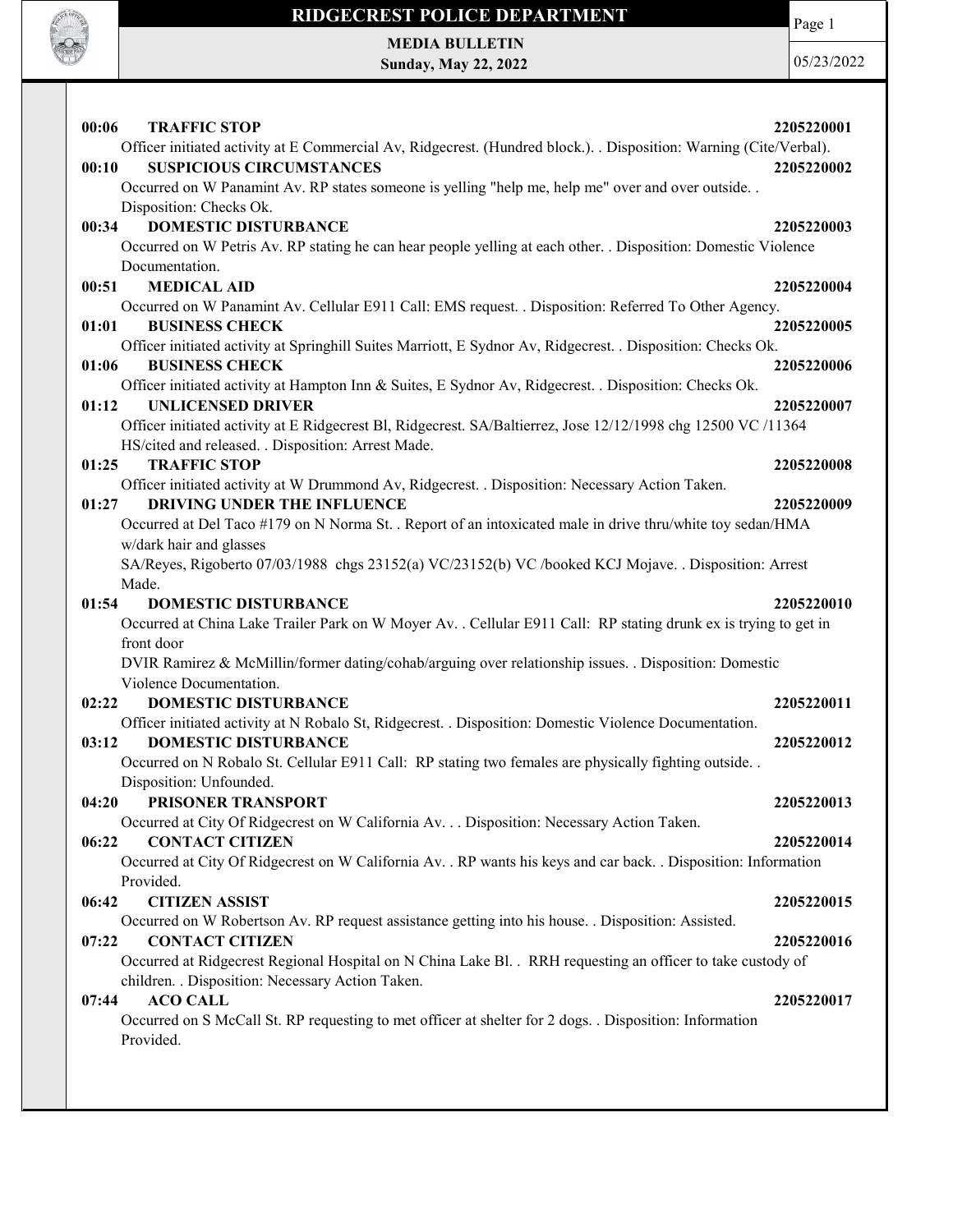

Page 2

MEDIA BULLETIN Sunday, May 22, 2022

05/23/2022

| 07:53<br><b>CONTACT CITIZEN</b><br>Occurred at City Of Ridgecrest on W California Av. . RP requesting to open PD gate to get his car. .                           | 2205220018 |
|-------------------------------------------------------------------------------------------------------------------------------------------------------------------|------------|
| Disposition: Information Received.                                                                                                                                |            |
| <b>ACO CALL</b><br>08:01                                                                                                                                          | 2205220019 |
| Occurred on N Norma St. Dead cat in roadway. . Disposition: Information Received.                                                                                 |            |
| 08:14<br><b>ACO CALL</b>                                                                                                                                          | 2205220020 |
| Occurred at W Church Av/S Sunset St. RP reported his wife hit a dog. . Disposition: Animal Control Handled.                                                       |            |
| <b>ACO CALL</b><br>08:48                                                                                                                                          | 2205220021 |
| Occurred on S Chesapeake St. RP had questions about missing dogs. . Disposition: Information Received.<br><b>CONTACT CITIZEN</b><br>09:04                         | 2205220022 |
| Occurred at City Of Ridgecrest on W California Av. . RP stated his window to his bathroom will not close.                                                         |            |
| Requesting to speak to PD. . Disposition: Log Note Only.                                                                                                          |            |
| 09:16<br><b>TRANSPORT</b>                                                                                                                                         | 2205220023 |
| Occurred at City Of Ridgecrest on W California Av. . 2205220016. . Disposition: Log Note Only.<br><b>DISTURBANCE - NEIGHBORS</b><br>09:40                         | 2205220024 |
| Occurred at Larkspur Apartments on S Downs St. . RP reported neighbor below slams doors. . Disposition:                                                           |            |
| Civil Problem.                                                                                                                                                    |            |
| <b>WELFARE CHECK</b><br>09:49                                                                                                                                     | 2205220025 |
| Occurred at Petroglyph Park on E French Av. . RP reported WFA appears to be crying. Possibly homeless.<br>Unknown clothing. . Disposition: Gone Prior to Arrival. |            |
| <b>BURGLARY-VEH/BUSN-REPORT</b><br>10:21                                                                                                                          | 2205220026 |
| Officer initiated activity at S Gordon St, Ridgecrest. SA/CAMBRON, JESSICA MAYLEEN 6/14/96 chgs/PC                                                                |            |
| 460(B); PC 496(A); PC 182(A)(1)                                                                                                                                   |            |
| SA/NAVA, CHEALSY CLAUDIA 11/5/98 chgs/PC 460(B); PC 496(A); PC 182(A)(1)                                                                                          |            |
| SA/NAVA, CHEALSY CLAUDIA 11/5/98 chg/PC 460(B) OCA 22-1686                                                                                                        |            |
| both subjs booked CRF. . Disposition: Report Taken.                                                                                                               |            |
| <b>INFORMATION RECEIVED</b><br>10:28                                                                                                                              | 2205220027 |
| Occurred on W Sydnor Av. Cellular E911 Call: RP called about a neighbor issue. When asked if this is an                                                           |            |
| emergency he hung up. . Disposition: Log Note Only.                                                                                                               |            |
| 10:43<br><b>KEEP THE PEACE</b>                                                                                                                                    | 2205220028 |
| Occurred on S Desert Candles St. RP requesting call prior and will meet officers at location to get his<br>belongings. . Disposition: Call Cancelled.             |            |
| <b>DISTURBANCE FIGHT</b><br>10:50                                                                                                                                 | 2205220029 |
| Occurred on N Cisco St. Cellular E911 Call: 5 Subjects fighting. . Disposition: Information Received.                                                             |            |
| 10:55<br><b>DISTURBANCE FIGHT</b>                                                                                                                                 | 2205220030 |
| Occurred on N Cisco St. Cellular E911 Call: Several females fighting in the area. . Disposition: Counselled.                                                      |            |
| 11:16<br><b>ACO CALL</b>                                                                                                                                          | 2205220031 |
| Occurred at Walmart Supercenter on E Bowman Rd. . RP reporting a dog left in vehicle. . Disposition: Gone On                                                      |            |
| Arrival.                                                                                                                                                          |            |
| 911 HANG UP<br>11:56                                                                                                                                              | 2205220032 |
| Occurred at City Of Ridgecrest on W California Av. . Cellular E911 Call: No answer on call back. . Disposition:                                                   |            |
| Log Note Only.                                                                                                                                                    |            |
| 911 HANG UP<br>12:13                                                                                                                                              | 2205220033 |
| Occurred at City Of Ridgecrest on W California Av. . Cellular E911 Call: No answer on call back. . Disposition:<br>Log Note Only.                                 |            |
| <b>BURGLARY IN PROGRESS</b><br>12:35                                                                                                                              | 2205220034 |
| Officer initiated activity at S Gordon St, Ridgecrest. . Disposition: Report Taken.                                                                               |            |
|                                                                                                                                                                   |            |
|                                                                                                                                                                   |            |
|                                                                                                                                                                   |            |
|                                                                                                                                                                   |            |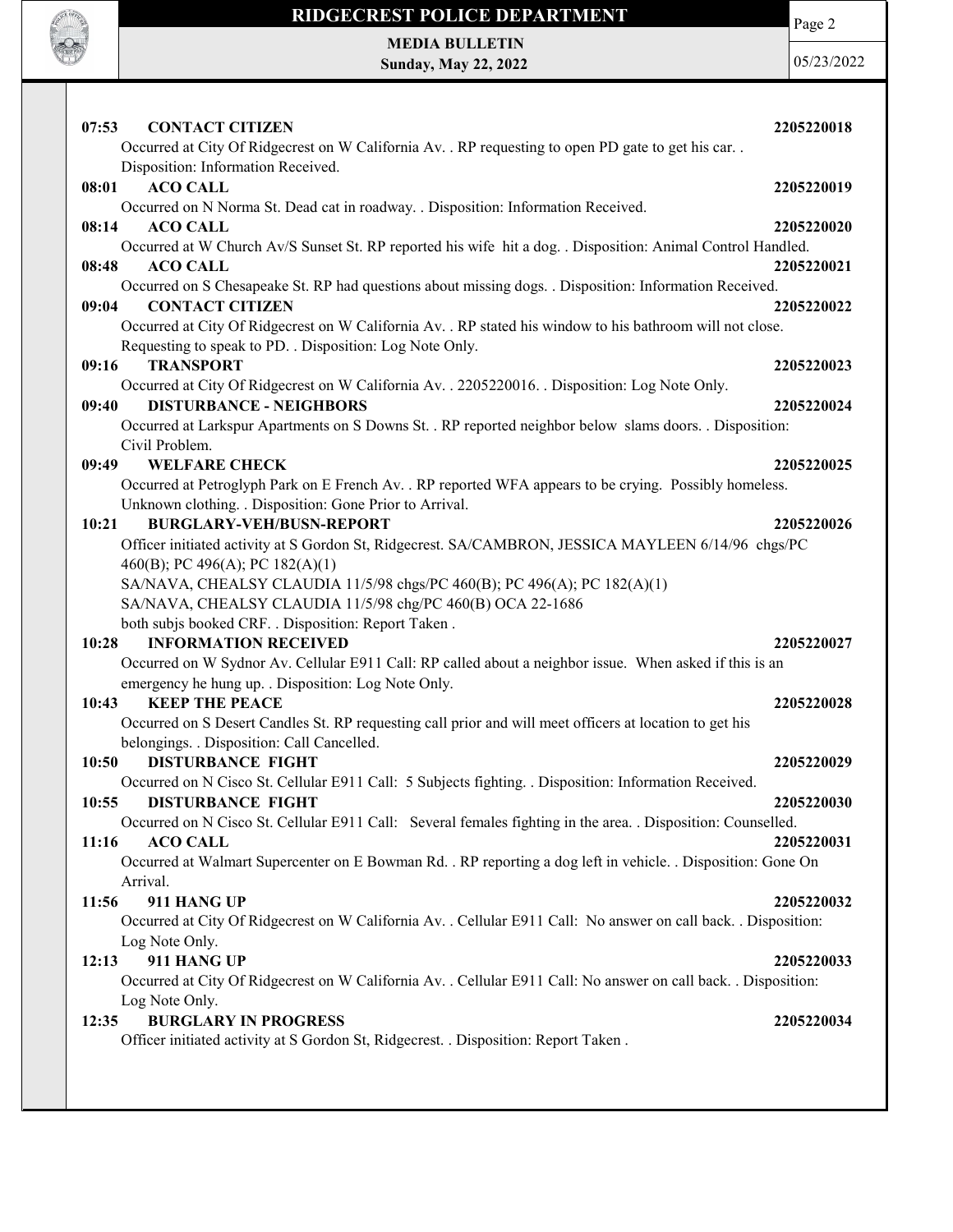

Page 3

MEDIA BULLETIN Sunday, May 22, 2022

05/23/2022

| 13:12 | <b>CONTACT CITIZEN</b><br>Occurred on N Robalo St. Cellular E911 Call: RP requesting contact from an officer. . Disposition: Information                    | 2205220035 |
|-------|-------------------------------------------------------------------------------------------------------------------------------------------------------------|------------|
|       | Provided.                                                                                                                                                   |            |
| 13:23 | <b>MISUSE OF 9-1-1</b>                                                                                                                                      | 2205220036 |
|       | Occurred at City Of Ridgecrest on W California Av. . Cellular E911 Call: Caller requested to be transfered to                                               |            |
|       | KCSO because people were calling him bad names. . Disposition: Log Note Only.                                                                               |            |
| 13:25 | 911 HANG UP                                                                                                                                                 | 2205220037 |
|       | Occurred at City Of Ridgecrest on W California Av. . Cellular E911 Call: No answer on call back. . Disposition:                                             |            |
|       | Log Note Only.                                                                                                                                              |            |
| 13:32 | POSITIVE CITIZEN CONTACT                                                                                                                                    | 2205220038 |
|       | Occurred at Center For Athletic Training Success on W Ridgecrest Bl. . PCC requested at 1500. . Disposition:                                                |            |
| 13:47 | Necessary Action Taken.<br><b>DRIVING UNDER THE INFLUENCE</b>                                                                                               |            |
|       | Occurred at N Norma St/W Ridgecrest Bl. Cellular E911 Call: Black in color Honda Odyssey van. NB on N.                                                      | 2205220039 |
|       | Norma. . Disposition: Gone On Arrival.                                                                                                                      |            |
| 14:07 | <b>PRISONER TRANSPORT</b>                                                                                                                                   | 2205220040 |
|       | Occurred at City Of Ridgecrest on W California Av. . 22-1685. . Disposition: Log Note Only.                                                                 |            |
| 14:28 | <b>MEDICAL AID</b>                                                                                                                                          | 2205220041 |
|       | Occurred on S Valley St. Cellular E911 Call: EMS request. . Disposition: Referred To Other Agency.                                                          |            |
| 14:39 | <b>SUBPOENA SERVICE</b>                                                                                                                                     | 2205220042 |
|       | Officer initiated activity at W Langley Av, Kern County. . Disposition: Negative Contact.                                                                   |            |
| 15:16 | <b>FOLLOW UP</b>                                                                                                                                            | 2205220043 |
|       | Officer initiated activity at Howard's Mini Mart, W Upjohn Av, Ridgecrest. . Disposition: Follow Up Completed.                                              |            |
| 15:19 | <b>ILLEGAL DUMPING</b>                                                                                                                                      | 2205220044 |
|       | Occurred at Fastrip Food Store on S China Lake Bl. . RP stated people are dumping tires on property. .                                                      |            |
|       | Disposition: Information Received.                                                                                                                          |            |
| 15:32 | 911 WIRELESS CALL                                                                                                                                           | 2205220045 |
|       | Occurred at City Of Ridgecrest on W California Av. . Cellular E911 Call: No answer on call back. . Disposition:                                             |            |
|       | Log Note Only.                                                                                                                                              |            |
| 16:07 | 911 HANG UP                                                                                                                                                 | 2205220046 |
|       | Occurred at City Of Ridgecrest on W California Av. . Cellular E911 Call: No emergency, misdial. . Disposition:                                              |            |
|       | Log Note Only.                                                                                                                                              |            |
| 16:29 | 911 HANG UP                                                                                                                                                 | 2205220047 |
|       | Occurred at City Of Ridgecrest on W California Av. . Cellular E911 Call: No answer on call back. . Disposition:                                             |            |
|       | Log Note Only.                                                                                                                                              |            |
| 16:37 | <b>CONTACT CITIZEN</b>                                                                                                                                      | 2205220048 |
|       | Occurred at City Of Ridgecrest on W California Av. . RP requesting to speak to officer. . Disposition:                                                      |            |
|       | Information Received.                                                                                                                                       |            |
| 16:44 | PETTY THEFT                                                                                                                                                 | 2205220049 |
|       | Occurred at Larkspur Apartments on S Downs St. . Cellular E911 Call: RP stated someone took items out of a<br>vehicle. . Disposition: Information Received. |            |
| 16:50 | <b>UNWANTED SUBJECT</b>                                                                                                                                     | 2205220050 |
|       | Occurred at Gateway Villa Apartments on N Gateway Bl. . Call from KCFD reporting someone called them for                                                    |            |
|       | the initial call. . Disposition: Gone On Arrival.                                                                                                           |            |
| 17:30 | <b>SUSPICIOUS VEHICLE</b>                                                                                                                                   | 2205220051 |
|       | Occurred on S China Lake Bl. RP stated they were notified of a suspicous RV driving in the bicycle lane. .                                                  |            |
|       | Disposition: Log Note Only.                                                                                                                                 |            |
|       |                                                                                                                                                             |            |
|       |                                                                                                                                                             |            |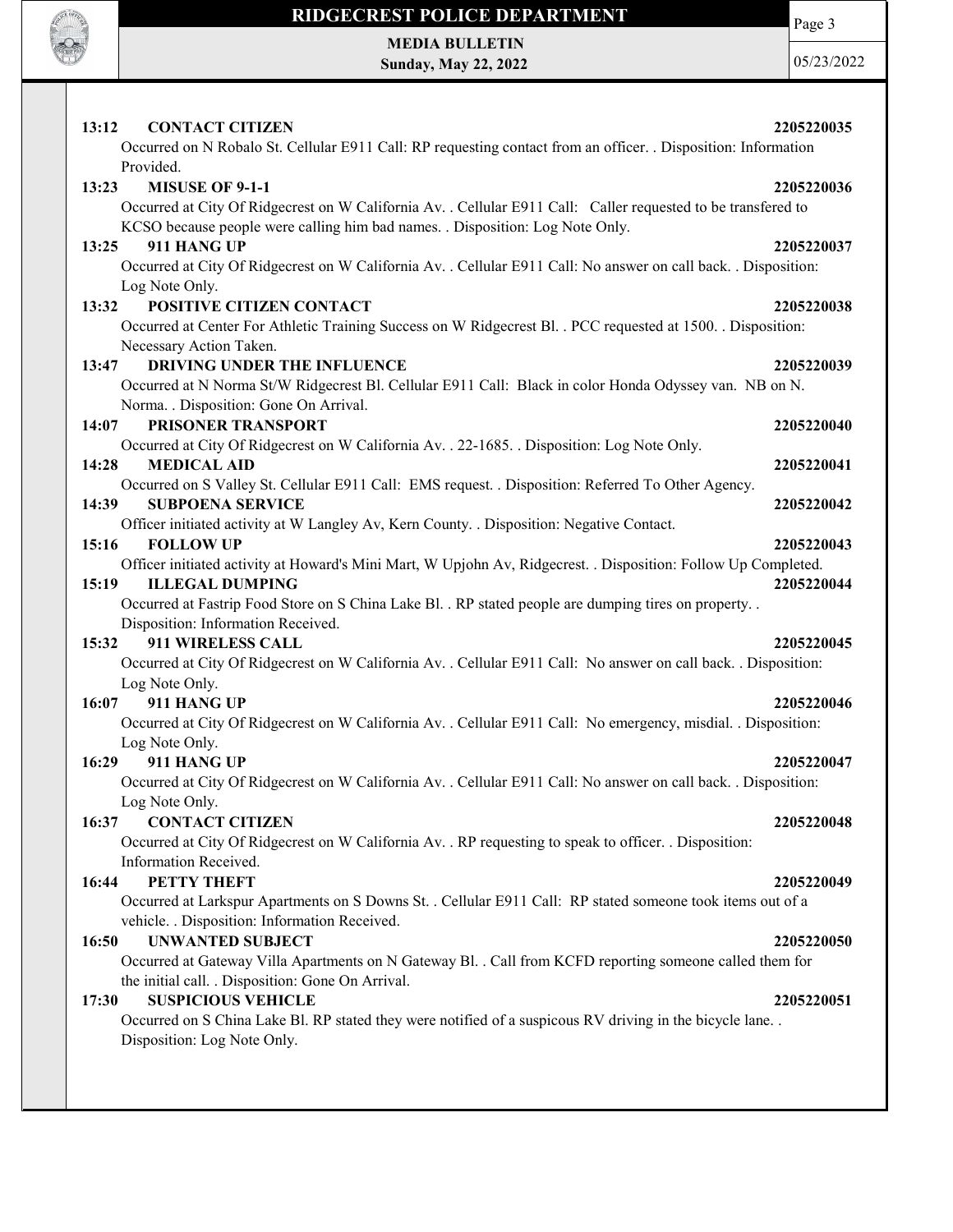

MEDIA BULLETIN Sunday, May 22, 2022

05/23/2022

Page 4

| 17:46<br><b>ACO CALL</b>                                                                                                                                              | 2205220052 |
|-----------------------------------------------------------------------------------------------------------------------------------------------------------------------|------------|
| Occurred on E White Oak Dr. RP has a stray dog and would like to meet officer at kennel. Call RP prior to<br>going to shelter. . Disposition: Animal Control Handled. |            |
| <b>BURGLARY - RESIDENTIAL - REPORT</b><br>19:06                                                                                                                       | 2205220053 |
| Occurred on S Forest Knoll St. Rp states someone broke into residence sometime last night. rp states neighbor                                                         |            |
| noticed items from rp's residence in his jeep. . Disposition: Log Note Only.                                                                                          |            |
| <b>CONTACT CITIZEN</b><br>19:10                                                                                                                                       | 2205220054 |
| Occurred on N Alvord St. Rp states there has been a subj sleeping in his car for about 3 weeks. rp states subj                                                        |            |
| got out of his car when father went to leave rp's residence and it looked like he was going to try and fight her                                                      |            |
| father.                                                                                                                                                               |            |
| bma/late 30's to early 40's/in a white hyundai. . Disposition: Information Provided.                                                                                  |            |
| <b>UNLICENSED DRIVER</b><br>19:18                                                                                                                                     | 2205220055 |
| Officer initiated activity at S Norma St, Ridgecrest. (Hundred block.) SA/Reynolds, Jordyn 5/12/01 chg/VC                                                             |            |
| 12500(A) cited/rel'd. . Disposition: Arrest Made.                                                                                                                     |            |
| <b>MEDICAL AID</b><br>19:25                                                                                                                                           | 2205220056 |
| Occurred at Partners on W Inyokern Rd. . Cellular E911 Call: Service Class: WPH2 ambulance request. .                                                                 |            |
| Disposition: Referred To Other Agency.                                                                                                                                |            |
| <b>TRAFFIC STOP</b><br>19:43                                                                                                                                          | 2205220057 |
| Officer initiated activity at S Sunland St, Ridgecrest. (Hundred block.). . Disposition: Warning (Cite/Verbal).<br>911 WIRELESS CALL<br>19:53                         | 2205220058 |
| Occurred at City Of Ridgecrest on W California Av. . Cellular E911 Call: Service Class: W911 children playing                                                         |            |
| with phone. . Disposition: Log Note Only.                                                                                                                             |            |
| <b>TRAFFIC STOP</b><br>20:10                                                                                                                                          | 2205220059 |
| Officer initiated activity at N Mahan St, Ridgecrest. (Hundred block.). . Disposition: Warning (Cite/Verbal).                                                         |            |
| 20:19<br><b>INFORMATION</b>                                                                                                                                           | 2205220060 |
| Occurred on N El Prado St. Rp states a man with 2 dogs wanted the rp to open her door and was very                                                                    |            |
| persistant. rp states the man was asking her if the dogs were hers and would not leave. rp also stated that the                                                       |            |
| subj did not go to any of her neighbors houses. rp requesting extra patrols. . Disposition: Log Note Only.                                                            |            |
| <b>WELFARE CHECK</b><br>20:31                                                                                                                                         | 2205220061 |
| Occurred on N El Prado St. Rp requesting welck at daughter's residence regarding inc #2205220060.                                                                     |            |
| Disposition: Checks Ok.                                                                                                                                               |            |
| <b>WARRANT SERVICE</b><br>20:32                                                                                                                                       | 2205220062 |
| Occurred at City Of Ridgecrest on W California Av. . SA/Jennings, Charles 9/10/81                                                                                     |            |
| RM051972A/\$10k/VC 4462.5                                                                                                                                             |            |
| RM053963A/\$7,500/HS 11364; HS 11377(A). . Disposition: Arrest Made.                                                                                                  |            |
| <b>FOLLOW UP</b><br>20:34                                                                                                                                             | 2205220063 |
| Officer initiated activity at N Oasis Dr, Ridgecrest. . Disposition: Follow Up Completed.                                                                             |            |
| <b>JUVENILE PROBLEM</b><br>20:39                                                                                                                                      | 2205220064 |
| Occurred on S Yorktown St. Call rp. rp states she is having issues wuth her 8 yo daughter. rp states her                                                              |            |
| daughter has anger issues and goes to couselling but she is screaming at rp and she doesn't know what to do.                                                          |            |
| . Disposition: Counselled.                                                                                                                                            |            |
| <b>DISTURBANCE - MUSIC</b><br>20:40                                                                                                                                   | 2205220065 |
| Occurred on W Bennett Av. Loud music. . Disposition: Quiet On Arrival.                                                                                                |            |
| 911 WIRELESS CALL<br>21:06                                                                                                                                            | 2205220066 |
| Occurred at City Of Ridgecrest on W California Av. . Cellular E911 Call: Service Class: WPH2 abandoned                                                                |            |
| line//misdial. . Disposition: Checks Ok.                                                                                                                              |            |
|                                                                                                                                                                       |            |